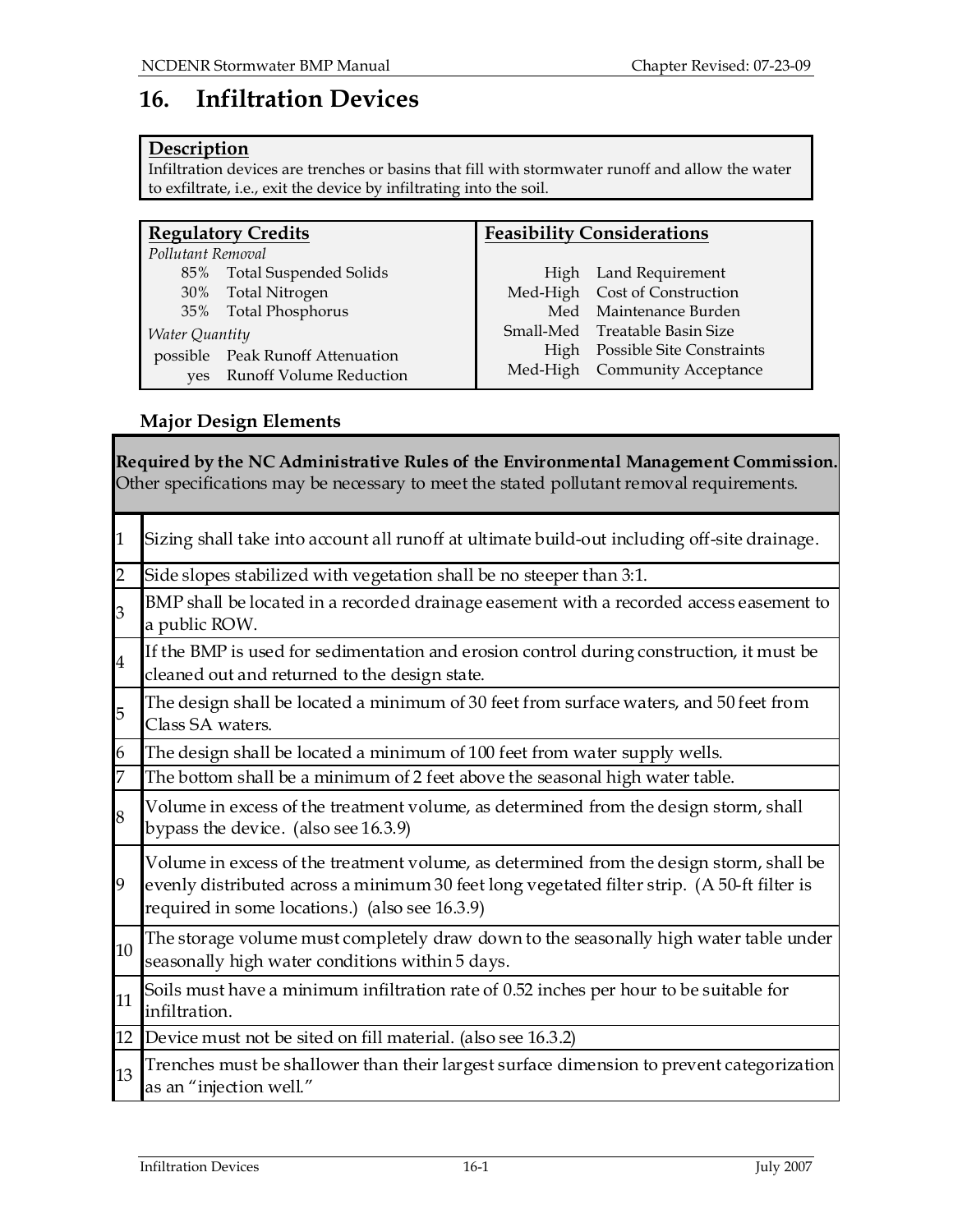# **Major Design Elements (Continued)**

|    | <b>Required by DWQ policy.</b> These are based on available research, and represent what DWQ<br>considers necessary to achieve the stated removal efficiencies.         |
|----|-------------------------------------------------------------------------------------------------------------------------------------------------------------------------|
| 14 | The bottom shall be installed at a 0-0.05% grade (level).                                                                                                               |
|    | 15 BMP shall be located a minimum of 15 feet downgradient of any structure.                                                                                             |
| 16 | There shall be a maximum of 2 acre-inches of runoff per inlet into the device. See Section<br>16.3.3.                                                                   |
| 17 | The bottom shall be a minimum of 2 feet above any underlying impervious soil horizon or<br>bedrock.                                                                     |
|    | 18 BMP shall be used only after entire upstream area has been stabilized.                                                                                               |
| 19 | BMP shall not be used on industrial sites or designated contaminated land uses or<br>activities such as areas subject to frequent oil or other petroleum contamination. |
| 20 | Pretreatment devices must be provided to prevent clogging.                                                                                                              |
| 21 | Trench depth shall be no more than 8 feet.                                                                                                                              |
| 22 | Minimum of 1 observation well shall be provided.                                                                                                                        |

| <b>Advantages</b> |                                            | <b>Disadvantages</b> |                                           |
|-------------------|--------------------------------------------|----------------------|-------------------------------------------|
|                   |                                            |                      |                                           |
|                   | Reduce frequency of flooding by reducing   |                      | Often fail relatively quickly compared to |
|                   | the amount of water flowing to surface     |                      | other types of BMPs if not maintained.    |
|                   | waters.                                    |                      | Restricted to areas with permeable soils. |
|                   | Help recharge groundwater, which           |                      | May cause undesirable groundwater         |
|                   | supports dry-weather flows in streams.     |                      | seepage into basements and foundations    |
|                   | Particulate pollutant removal efficiencies |                      | if not properly sited.                    |
|                   | generally as good as other BMPs.           |                      | Infiltration of contaminated stormwater   |
|                   |                                            |                      | may contaminate groundwater.              |

# 16.1. General Characteristics and Purpose

"Infiltration," in the context of BMPs, refers to the process of stormwater soaking into the soil. Infiltration devices enhance percolation to groundwater by directing surface runoff to locations where it can come into contact with pervious underlying soils and then detaining that runoff until it can soak into the underlying soil. Infiltration devices reduce runoff volume, recharge groundwater, and have high removal efficiencies for sediment and for pollutants adsorbed onto sediment particles. A number of infiltration devices with differing designs have been used in various locations throughout the country, and are appropriate in the majority of the coastal counties of North Carolina and as an alternative practice in other areas with suitable soils.

Infiltration devices transfer more stormwater to the soil than any other type of BMP, and they more closely mimic the natural hydrology of the area by taking a portion of concentrated flow and allowing it to infiltrate into the soil. They work best in relatively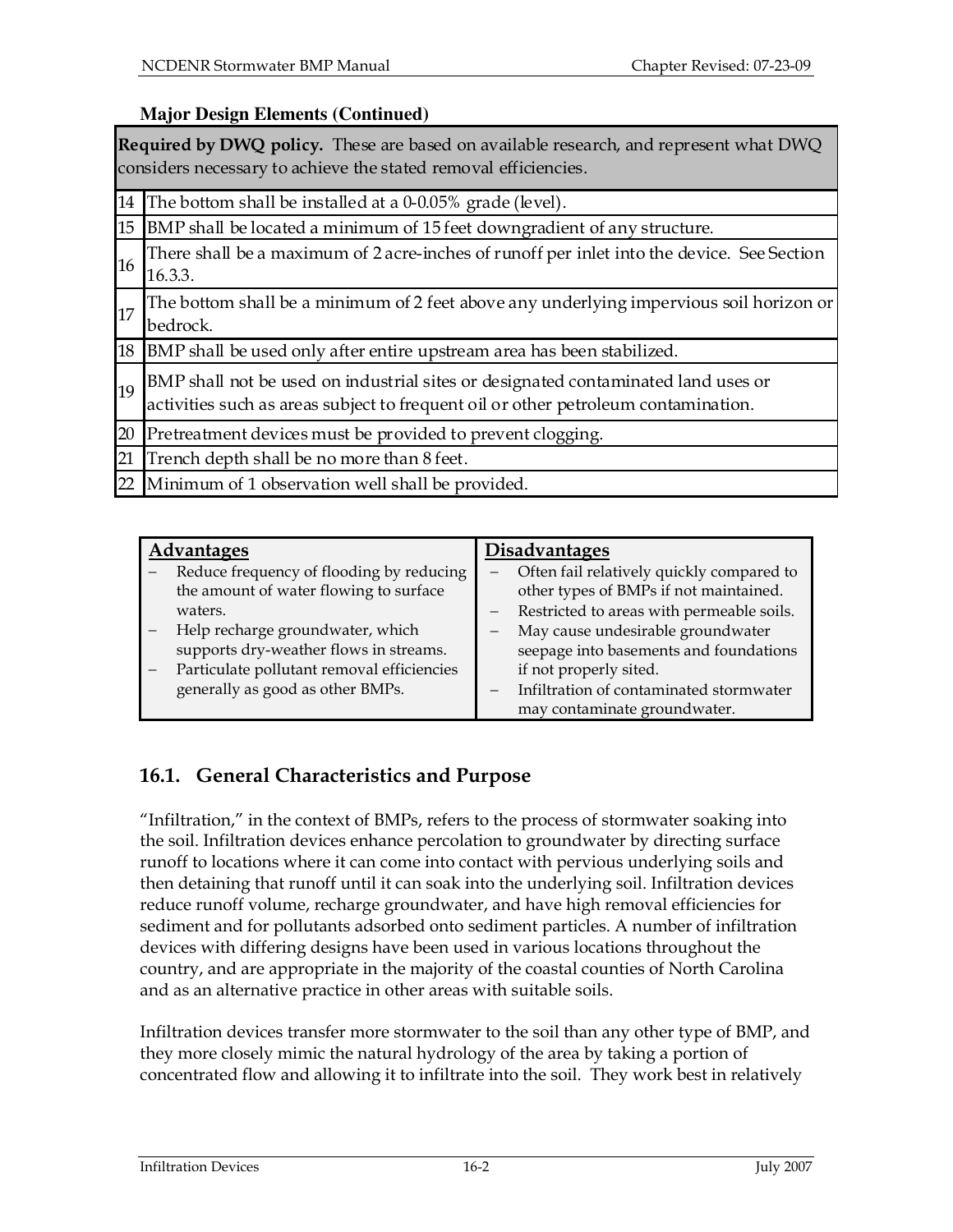small drainage areas and drainage areas that are completely impervious or stable (to minimize the amount of sediment going to the BMP).

Infiltration devices are frequently used to infiltrate runoff from adjacent impervious surfaces, such as parking lots. In these cases, a filter strip should be installed between the pavement and the device to trap sediment and litter before it is washed into the device. Another approach is to construct infiltration devices at the downgradient edges of areas with permeable pavement. In this case, the permeable pavement is the inlet to the device. Because water also will infiltrate through the base of the pavement, the size of the infiltration devices can be reduced significantly.

This section discusses two types of infiltration devices: infiltration trenches (see Figure 16-1) and infiltration basins (see Figure 16-2).

#### Infiltration Trenches

Infiltration trenches are filled with large crushed stone or other media to create storage for the stormwater in the voids between the media. Other versions use precast concrete vaults with open bottoms to provide a large storage volume to hold stormwater for infiltration into the soil. Infiltration trenches are usually used to manage the runoff from parking lots and buildings.

> Figure 16-1a Typical Infiltration Trench (Adapted from Schueler et al., 1992)

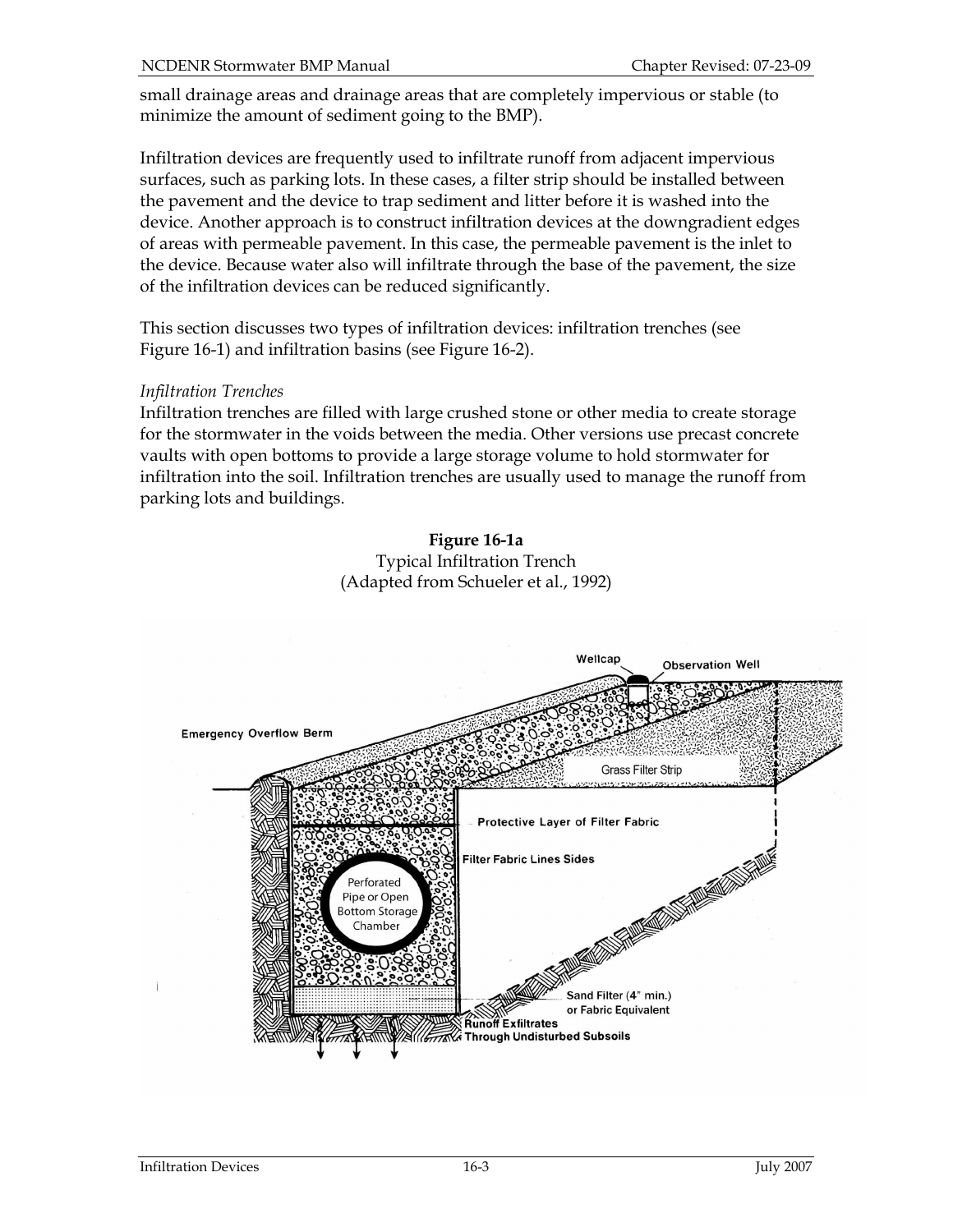Figure 16-1b Typical Infiltration Trench: Cross-Section



#### Infiltration Basins

Infiltration basins are normally dry basins, much like extended dry detention basins, with the exception that the stormwater does not flow out into a receiving stream. Rather, the stormwater is only allowed to infiltrate into the soils and eventually to the groundwater.

Figure 16-2 Typical Infiltration Basin: Cross-Section



\*Retaining walls may be used in place of the 3:1 vegetated side slopes.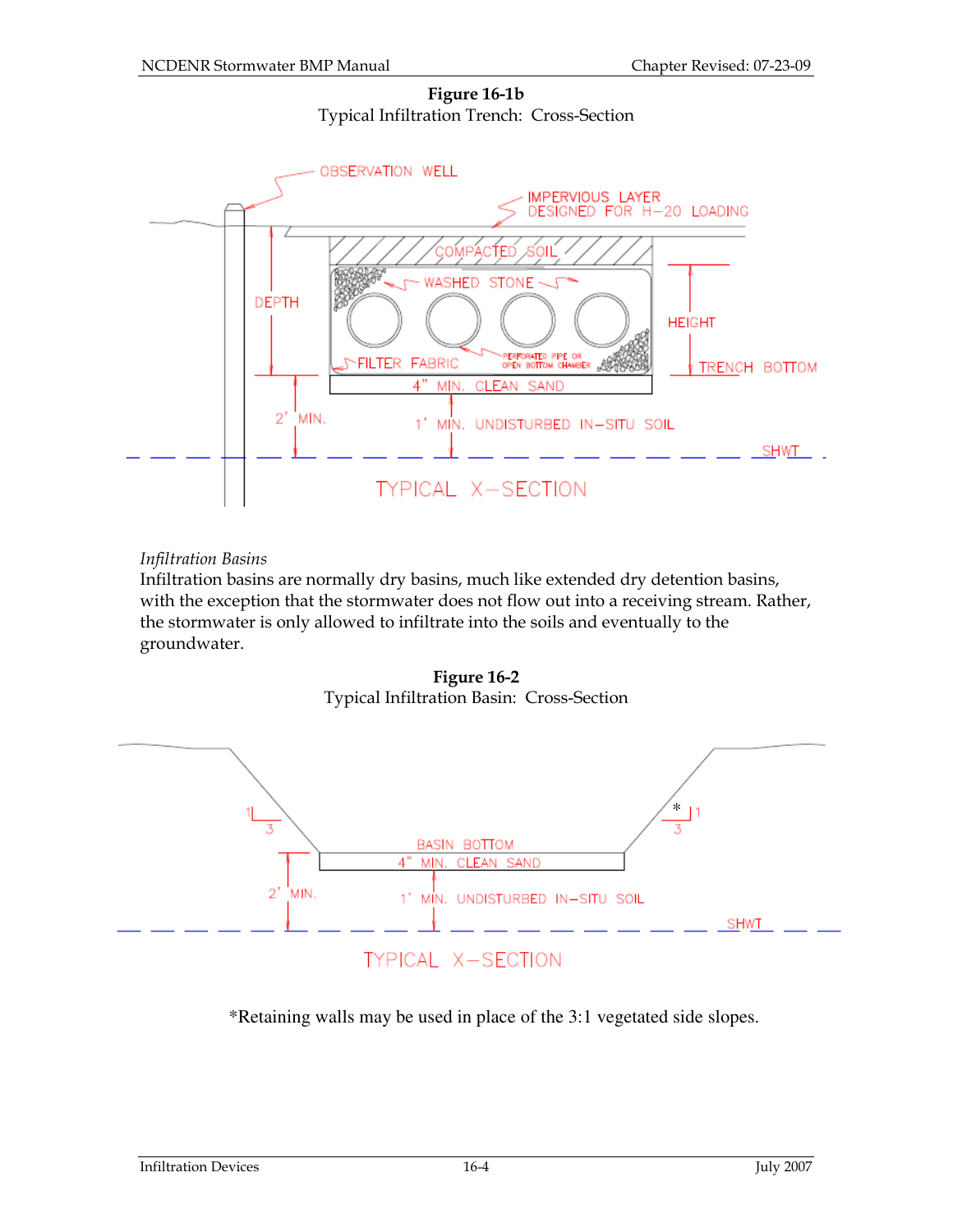# 16.2. Meeting Regulatory Requirements

To obtain a permit to construct an infiltration device in North Carolina, the infiltration device must meet all of the Regulatory Design Elements listed in the beginning of this Section.

To receive the pollutant removal rates listed in the front of this Section, the infiltration device must meet all of the Major Design Elements listed in the beginning of this Section.

# Pollutant Removal Calculations

The pollutant removal calculations for infiltration devices are as described in Section 3.8, and use the pollutant removal rates provided in Table 4-2 in Section 4.0. Construction of an infiltration device also passively lowers nutrient loading since it is counted as pervious surface when calculating nutrient loading.

# Volume Control Calculations

An infiltration basin typically can be designed with enough storage to provide active storage control, calculations for which are provided in Section 3.4. Infiltration trenches may not have enough water storage to meet the volume control requirements of the particular stormwater program so they may need to be used in series with another BMP with volume control capabilities. All infiltration devices provide some passive volume control capabilities by providing pervious surface and therefore reducing the total runoff volume to be controlled.

# 16.3. Design

# 16.3.1. Converting Sediment and Erosion Control Devices

Often, the same basin can be used during construction as a sediment and erosion control device and later converted to an infiltration basin. Before conversion, all accumulated sediment must be removed and properly disposed of, then the appropriate modifications to the basin depth, geometry, and hydrology, as well as inlet and outlet structures, etc., must be made. A minimum of 6 inches of bottom material (below the design bottom of the original sediment and erosion control device) must be removed prior to conversion to a stormwater BMP, so appropriate design bottom depth changes must be considered. Infiltration trenches shall not be used as sediment and erosion control devices. It is essential that the site be completely stabilized before the erosion and control devises are removed or converted.

# 16.3.2. Siting Issues

Infiltration devices must be constructed level (at a 0-0.05% grade). It is recommended that they not be located on slopes greater than 15 percent. They shall not be located within fill soils. Infiltration devices shall not be placed in locations with less than 2 feet between the bottom of the infiltration device and the seasonal high groundwater table, underlying impervious soil horizon, or bedrock (a 4 foot separation distance is recommended). On a case by case basis exceptions may be made if the detailed hydrogeologic analysis and opinion from a qualified design professional shows that the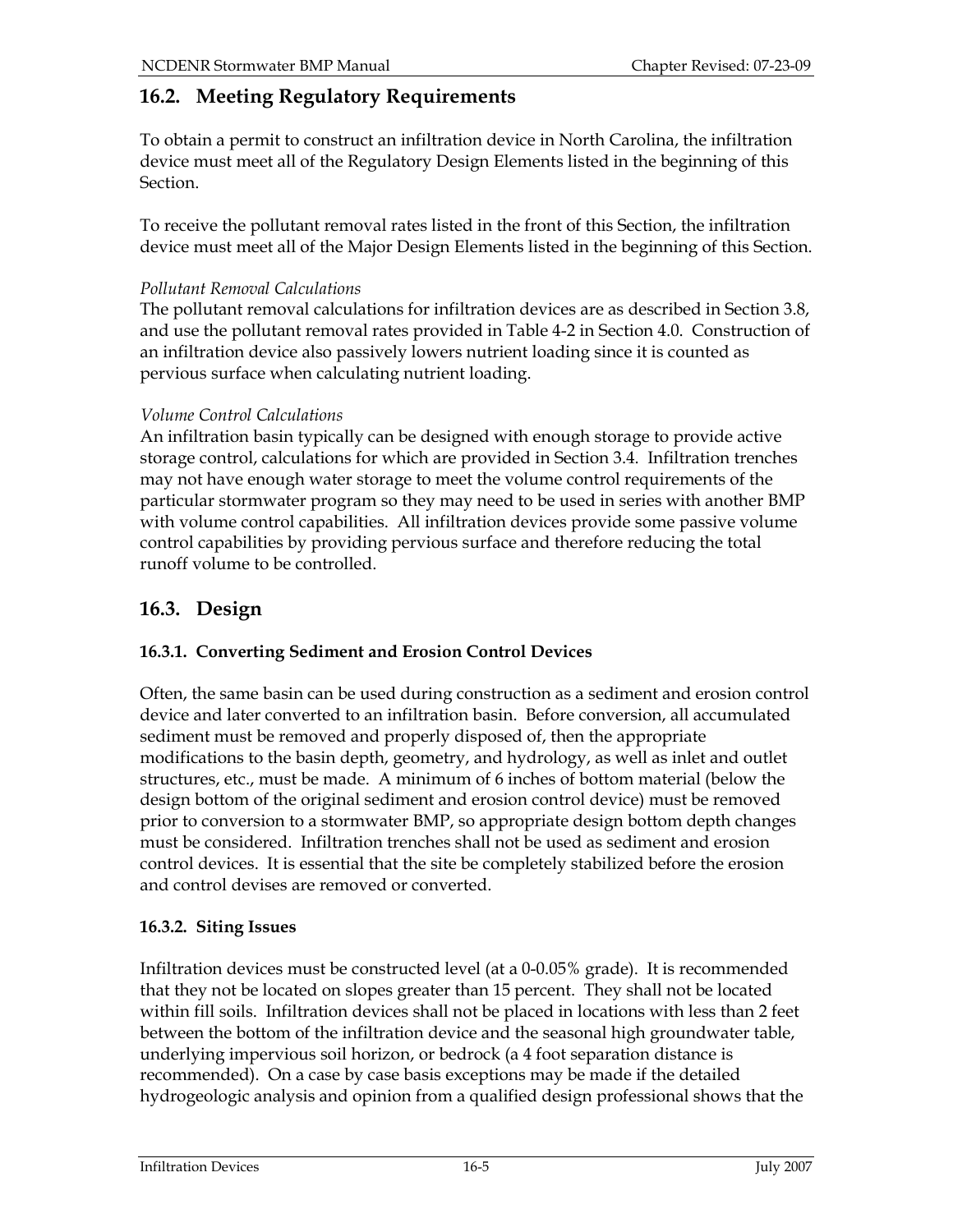proposed system will operate as intended and will not have a negative impact on the environment or human health. Relief regarding fill soils and/or separation may be granted per Section 2.(b)(4)e. of SL 2008-211.

Potential mounding of the water table caused by the infiltration of the BMP is also a potential problem. If the mounded water table encroaches above the bottom of the infiltration device the hydraulic gradient is greatly reduced. Designing infiltration devices according to the requirements and guidelines presented in this manual should avoid this condition.

A common cause of failure among infiltration devices is clogging due to excessive sediment loads. Infiltration devices shall be used only once upstream areas have been properly stabilized.

Infiltration devices should not be placed in locations that cause water problems to downgradient properties. They must be a minimum of 15 feet downgradient from structures. On a case-by-case basis, infiltration devices may be allowed to be located closer than the 15 feet minimum from structures. The structure and BMP must be sufficiently designed such that the structure is safeguarded and is not damaged or undermined. The facilities must also be located a minimum of 100 feet horizontally from any water supply well, 50 feet from Class SA waters, and 30 feet from surface water, as required by applicable North Carolina regulations (15A NCAC 2H .1008 (d) Infiltration System Requirements).

Infiltration of contaminated stormwater may contaminate groundwater (Schueler et al., 1992). To protect groundwater from possible contamination, runoff industrial sites and from designated contaminated land uses or activities (such as areas subject to frequent oil or other petroleum product contamination) cannot be infiltrated without proper pretreatment to remove hydrocarbons, trace metals, and other hazardous substances.

# 16.3.3. Contributing Drainage Basin

The potential erosion or device overflow created by a large inflow is a concern in the design of infiltration devices. An individual infiltration device shall not receive more than 2.0 acre-inches of runoff, and less than 1.0 acre-inches of runoff is recommended. A general guidance is that the contributing area to an individual infiltration device will often be in the range of 5 acres or less. Also, infiltration devices must be off-line, that is, runoff in excess of the water quality volume should bypass the system.

There are two exceptions to the 2.0 acre-inches of runoff requirement:

- 1. If the design engineer, A.) Provides borings to ensure that the water table does not fluctuate widely over the surface area of the BMP, and B.) Minimizes the width of the basin (no more than twice the reach of a backhoe) so that it can be maintained, then the BMP can be designed to be larger.
- 2. Two devices can share a single feeding header. Or, 2 acre-inches of volume is allowed per inlet.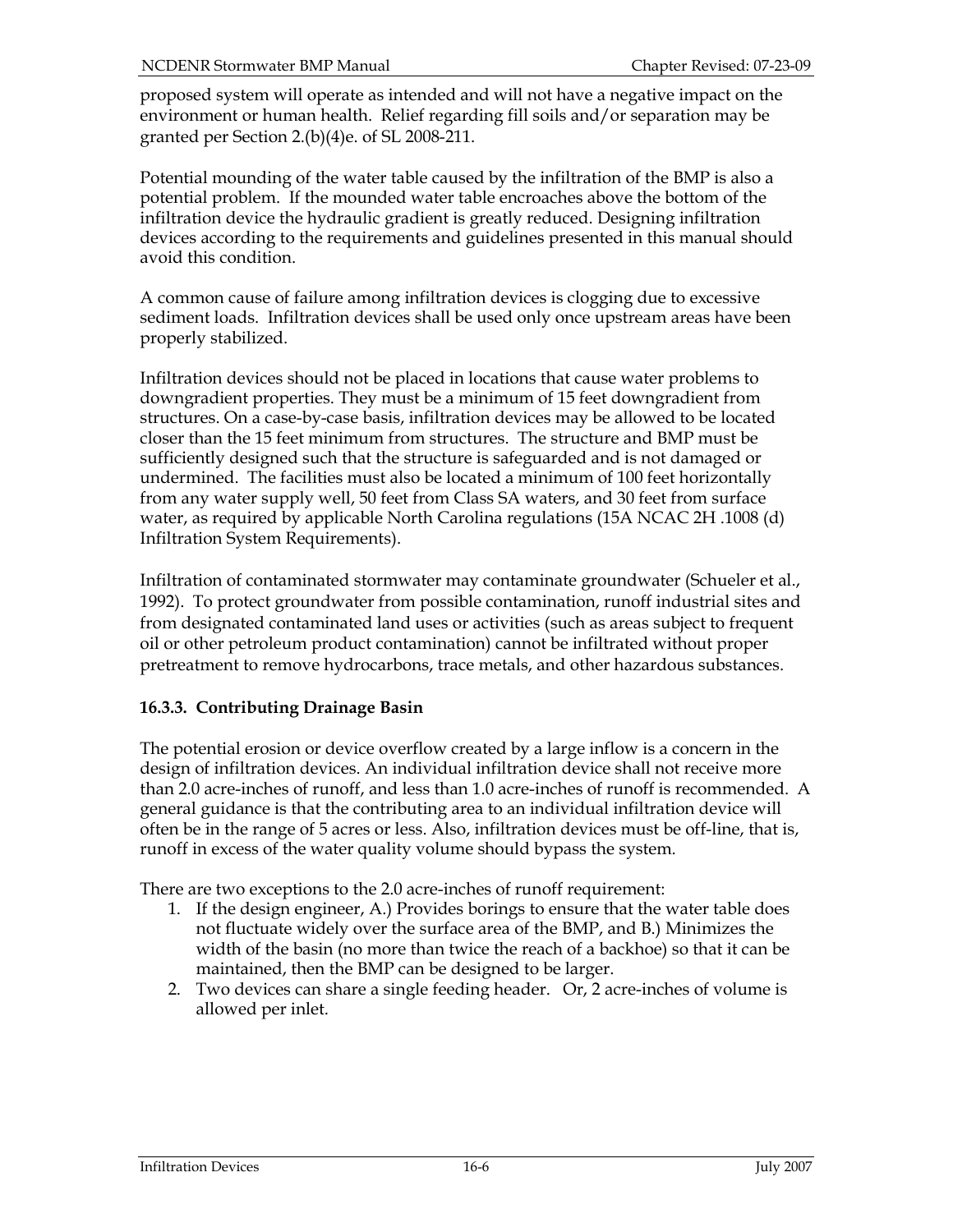#### 16.3.4. Pretreatment and Inflow

Pretreatment devices for removing sediment and solids must be used to protect infiltration devices from clogging. A few options for pretreatment include filter strips, grassed swales with check dams, concrete sumps, and forebays (sediment traps).

Consideration should be given to the inlet when infiltration facilities are designed. The type of inlet will depend on whether the upgradient source of runoff is overland flow or a concentrated source of discharge. Infiltration trenches require relatively even distribution over their length. An infiltration basin can be designed to accommodate a concentrated influent flow; however, an energy dissipater and/or level spreader may be needed.

Infiltration devices that are interconnected with roof downspouts or patio drains must include measures to strain out entrained leaves and other litter.

#### 16.3.5. In-Situ Soil Requirements

A site-specific hydrogeologic investigation shall be performed to establish the suitability of site soils for the BMP. To be suitable for infiltration, underlying soils must have an infiltration rate of 0.52 inches per hour or greater, as initially determined from NRCS soil textural classification (typically hydrologic soil groups A and B) and subsequently confirmed by field geotechnical tests. The minimum geotechnical testing is one test hole per 5,000 ft2 of infiltrating area, with a minimum of one boring and infiltration test per facility (taken within the proposed limits of the BMP). Double-ring infiltrometers or basin flooding tests should be used (EPA, 1981). Other widely accepted methods may also be used. The highest measurement should be discarded when computing the average hydraulic conductivity for the site.

#### 16.3.6. Length, Width, Depth and Geometry

The sizing of an infiltration device is determined by the dewatering requirements. Infiltration devices must be able to completely dewater within 5 days. The time to dewater can be estimated roughly as the runoff capture volume for the device divided by the product of the hydraulic conductivity and the effective infiltrating area. This can be rearranged to produce the following equation for determining the effective infiltrating area needed:

$$
A = \frac{V}{2 * (K * T)}
$$

where:

 $A =$  effective infiltrating area (ft<sup>2</sup>)  $V =$  volume of water requiring infiltration (ft<sup>3</sup>)  $K =$  hydraulic conductivity of soil (in/hr)  $T =$  dewatering time (days)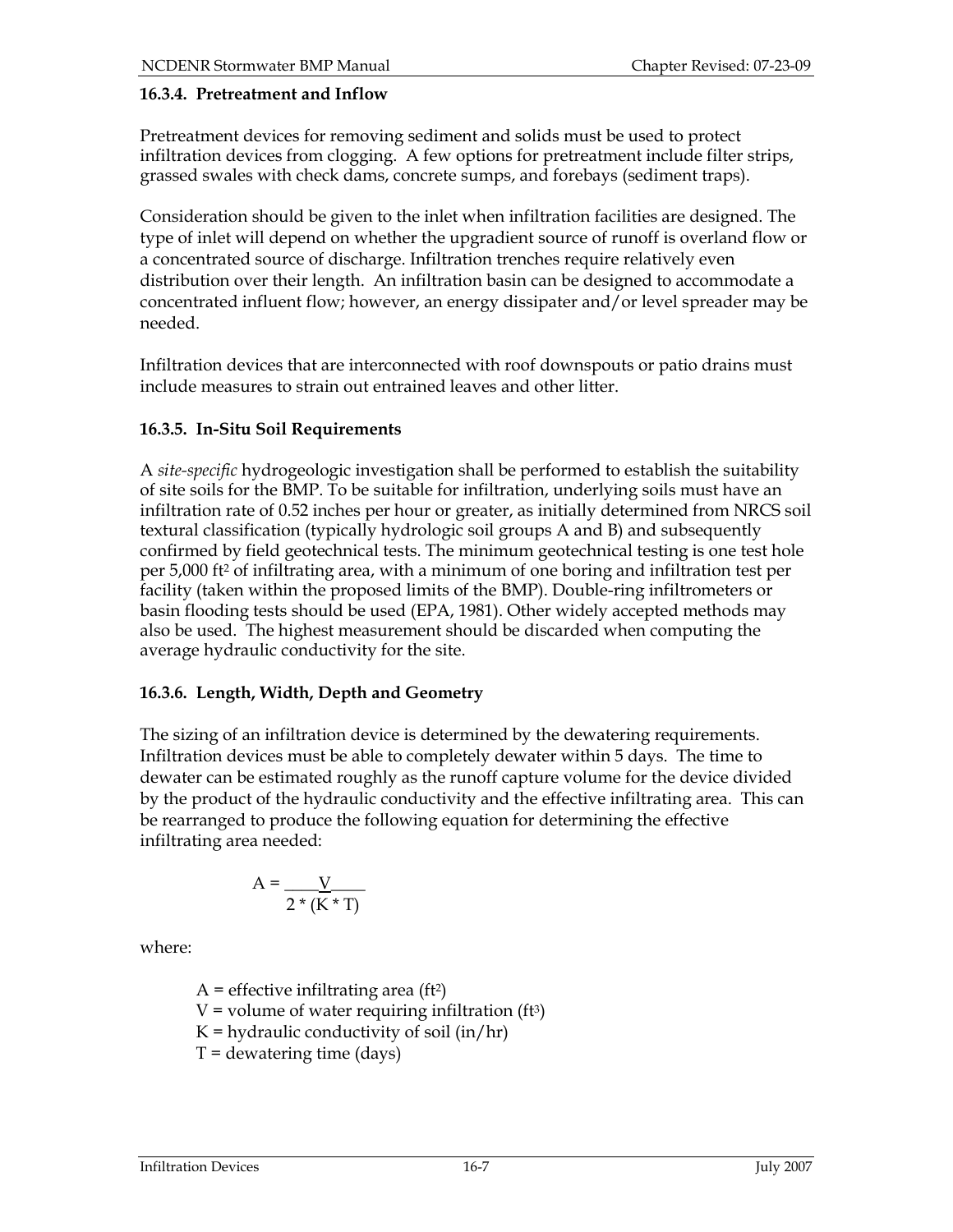The volume of water requiring infiltration (V) is prescribed by the specific stormwater program that applies to the site, and the runoff characteristics of the site (see Section 2.0 and 3.0 for further information). If the infiltration device is not going to meet the volume control requirements, it is simply the volume of water that is diverted and stored for infiltration. The runoff capture storage volume of an infiltration device that is filled with a drainage medium is equal to the volume of the facility, multiplied by the porosity of the medium, plus any temporary ponding that may be allowed before the facility overflows.

The hydraulic conductivity of the soil  $(K)$  is the resultant value from the field testing performed on the site. The dewatering time (T) for infiltration devices must be 5 days or less. A value of less than 3 days is recommended for use in the formula.

Once the effective infiltrating area (A) is obtained from the formula, it can still be somewhat difficult to translate that into actual infiltration device dimensions. The value for A used in the formula is actually the larger of either the bottom surface area or onehalf of the total (wetted) wall area. The determination of the length, width, and depth dimensions is therefore often an iterative process using the effective infiltrating area (A), the correction factor for true surface areas of the in-situ soil interface, and typical length, width, and depth recommendations. Injection well regulations in 15A NCAC 2C prohibit stormwater drainage wells. In order to avoid falling within the regulatory definition of "injection Well," infiltration trenches must be constructed such that their depth is less than their greatest surface dimension (length or width).

Trench depths shall be no more than 8 feet. It is recommended that the width of a trench (perpendicular to influent flow direction) be less than 25 feet. Broad, shallow trenches reduce the risk of clogging by spreading the runoff over a larger area for infiltration.

Infiltration basins, on the other hand, may appear in many different geometries. Runoff frequently is piped to these devices from stormwater inlets on patios, parking areas, roofs, and other impervious areas. These devices may also receive runoff via sheet flow.

# 16.3.7. Media Requirements

Uniform sand, gravel, or crushed stone (i.e., uniformity coefficient of 2 or smaller) is preferable as a drainage medium. Uniform materials have high porosity and large storage capacities so less material is required. Rounded stone has a larger void ratio than angular crushed stone. The porosity of the material should be determined by laboratory tests and be certified by the supplier. Drainage media materials should be hard, durable, inert particles, free from slate, shale, clay, silt, and organic matter. The material shall be washed, and it is recommended that it be double-washed.

To increase the runoff capture storage volume of trenches, plastic, aluminum or concrete gallery frames can be inserted. The gallery frames introduce open space inside the trench and help distribute flow. Adequate maintenance access must be provided to the gallery frames.

The bottom of infiltration basins and trenches must be lined with a layer of clean sand with a depth of 4 inches or greater, unless the native soil is equivalent (1-2% fines or less).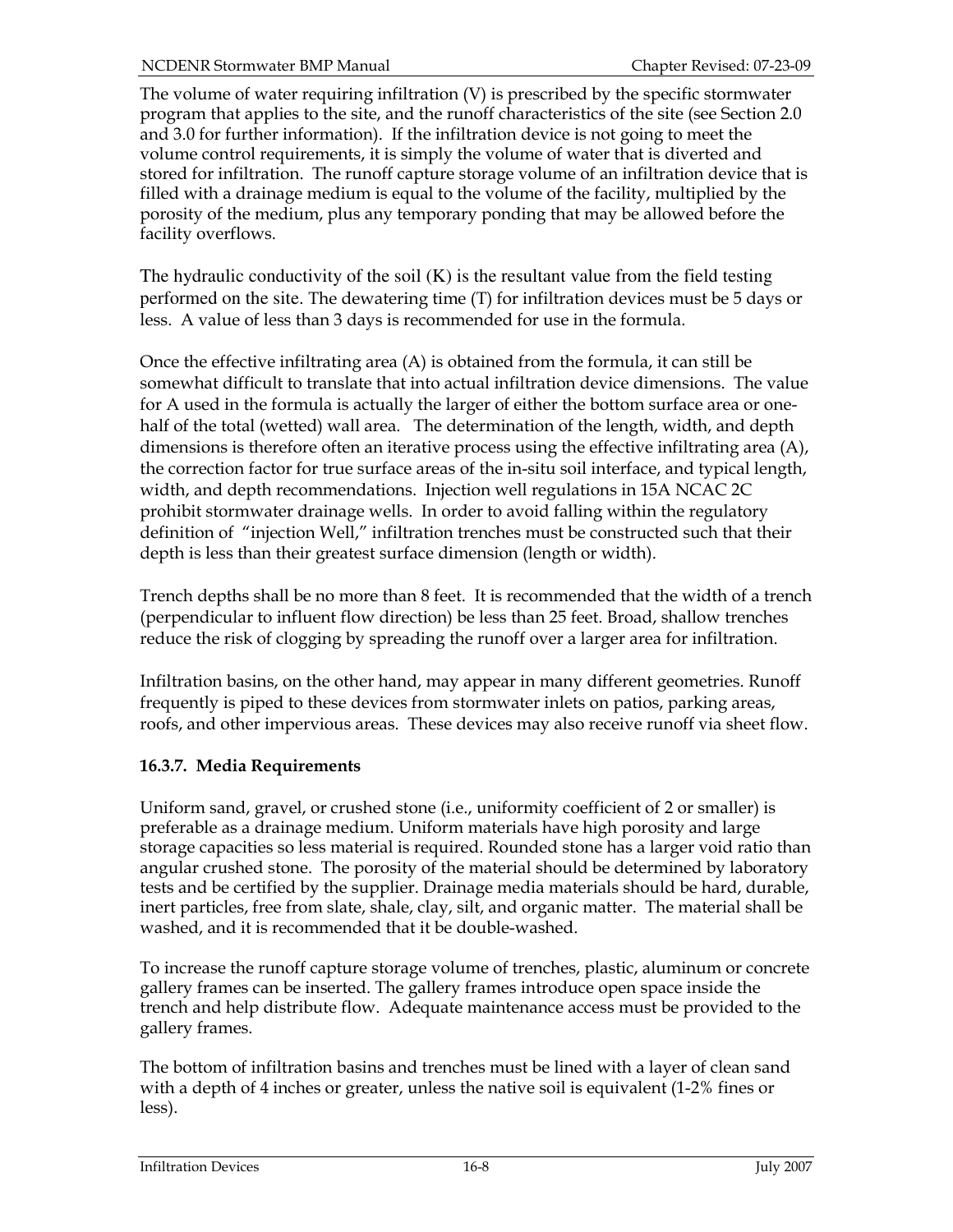Drainage media should be enclosed on all sides by a geotextile filter. Proper specification of the geotextile is critical to prevent two problems: accumulation of soil into the device and clogging at the soil interface. The top surface of the geotextile should be 6-12 inches below to upper surface of the drainage media. The other surfaces of the geotextile should be in contact with the in-situ soil. The fabric, together with the overlying material, can be removed and disposed of when excessive sediments accumulate on the filter and begin to retard flow into the device.

# 16.3.8. Outlet Design

Infiltration devices, by their very nature, do not have regular outlet devices (the stormwater entering the BMP leaves through the soils). They should, however, be designed with dewatering provisions in the event of failure. It can be dewatered by pumping out or allowed to gravity drain through a pipe. If a dewatering outlet pipe is installed to facilitate emergency draining, a lockable watertight valve must be installed and kept closed at all times.

# 16.3.9. Offline Bypass & Vegetated Filter Strip

Properly designed vegetated filters are required from the overflow of all infiltration systems. However, this requirement may be difficult to meet on some sites due to topographic or space constraints. For sites that have difficulty meeting this requirement, the following options are available for waiving of the offline bypass and vegetated filter strip by permitting the system under the alternative design criteria in NCAC 2H .1008(h). The system must demonstrate equal or better stormwater control and equal or better protection of waters of the State and not result in an increased potential for nuisance conditions.

- 1. To waive the offline bypass requirement alone, the applicant must provide active storage volume in the system for 2 times the regulated design storm and infiltrate that volume within 5 days using a infiltration rate of one-half the infiltration rate reported in the soils report.
- 2. To waive the vegetated filter strip requirement alone, the applicant must provide active storage volume in the system for 2 times the regulated design storm and infiltrate that volume within 5 days using an infiltration rate of onehalf the infiltration rate reported in the soils report.
- 3. To waive both the offline bypass and vegetated filter strip requirements in a single infiltration system, the applicant must provide active storage volume in the system for 2.5 times the regulated design storm and infiltrate that volume within 5 days using a soils infiltration rate of one-half the infiltration rate reported in the soils report.
- 4. If the applicant can demonstrate that the 10 year, 24 hour storm event can be infiltrated without discharging the system using an infiltration rate of one-half of the infiltration rate reported in the soils report, no bypass, no vegetated filter strip and no additional storage volume is required.

In addition, the following requirements apply: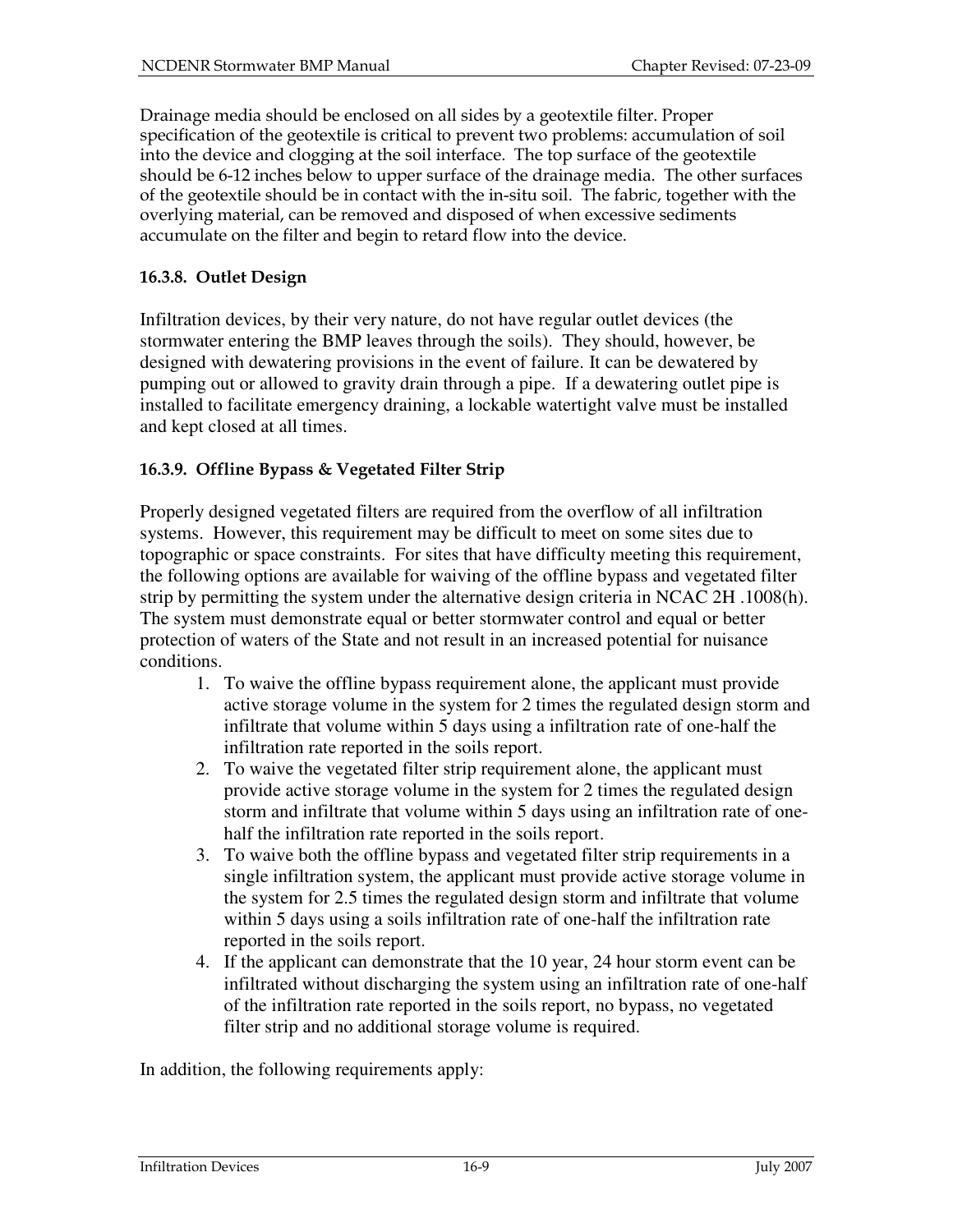- 1. Infiltration of the 10 year storm will require more frequent inspection of the filter media for clogging. Cleanout intervals must be shortened in order to prevent the premature failure of the system.
- 2. A bypass/overflow (not offline) for storm events larger than the 10 year storm must be provided in order to protect the system from damage.
- 3. Projects located within ½ mile of and draining to class SA waters (SR waters for Phase II) may not have a new point of stormwater discharge.
- 4. If the applicant can provide the minimum required storage volume per the stormwater rules with an offline bypass and vegetated filter strip, the full infiltration rate as verified by the soils consultant is used to determine the drawdown time of the system.

# 16.3.10.Pumped Infiltration

Where sites have small areas of good soils for infiltration, the system proposed usually involves the design of a separate storage basin in the low area with the runoff being pumped up to the infiltration area. This is referred to as "pumped infiltration".

The Division intends to give some credit for a reasonable amount of runoff volume that can infiltrate during the design storm event, so that the storage requirement in the basin can be reduced. Credit for the volume of runoff that is pumped to the infiltration area and is infiltrated during the storm event will ONLY apply to infiltration systems where a pump is being utilized to pump the runoff to a separate infiltration area, and will not apply to normal infiltration trenches and basins where storage and infiltration are occurring in the same facility. The pumped infiltration system will be considered on a case-by-case basis, and will take into consideration the basin location, soils, water table and other site-specific factors and requires prior approval of the Division.

- 1. Provide/demonstrate the following in regard to pumped infiltration systems:
	- a. Set the pump inlet piping at or above sediment cleanout level of the storage pond to avoid plugging the system between storage pond and infiltration basin.
	- b. Provide calculations of the amount of volume pumped to the infiltration basin during the storm event. In no case shall this volume exceed 25% of the design storm runoff volume.
	- c. Provide calculations of the available storage volume in the storage pond between the sediment cleanout level and the overflow elevation. In no case shall this volume be less than 75% of the total design storm runoff volume.
	- d. The sum of the two (2) volumes from (b) and (c) above must equal or exceed the total volume associated with the design storm.
	- e. The bottom of the storage pond(s) must be located at least two (2) feet above the SHWT or a liner must be provided. The liner must either be of natural material at least one foot in thickness and having a hydraulic conductivity of no greater than 0.01 in/hr when compacted, or a synthetic liner of sufficient thickness to exhibit structural integrity and an effective hydraulic conductivity no greater than that of the natural material liner.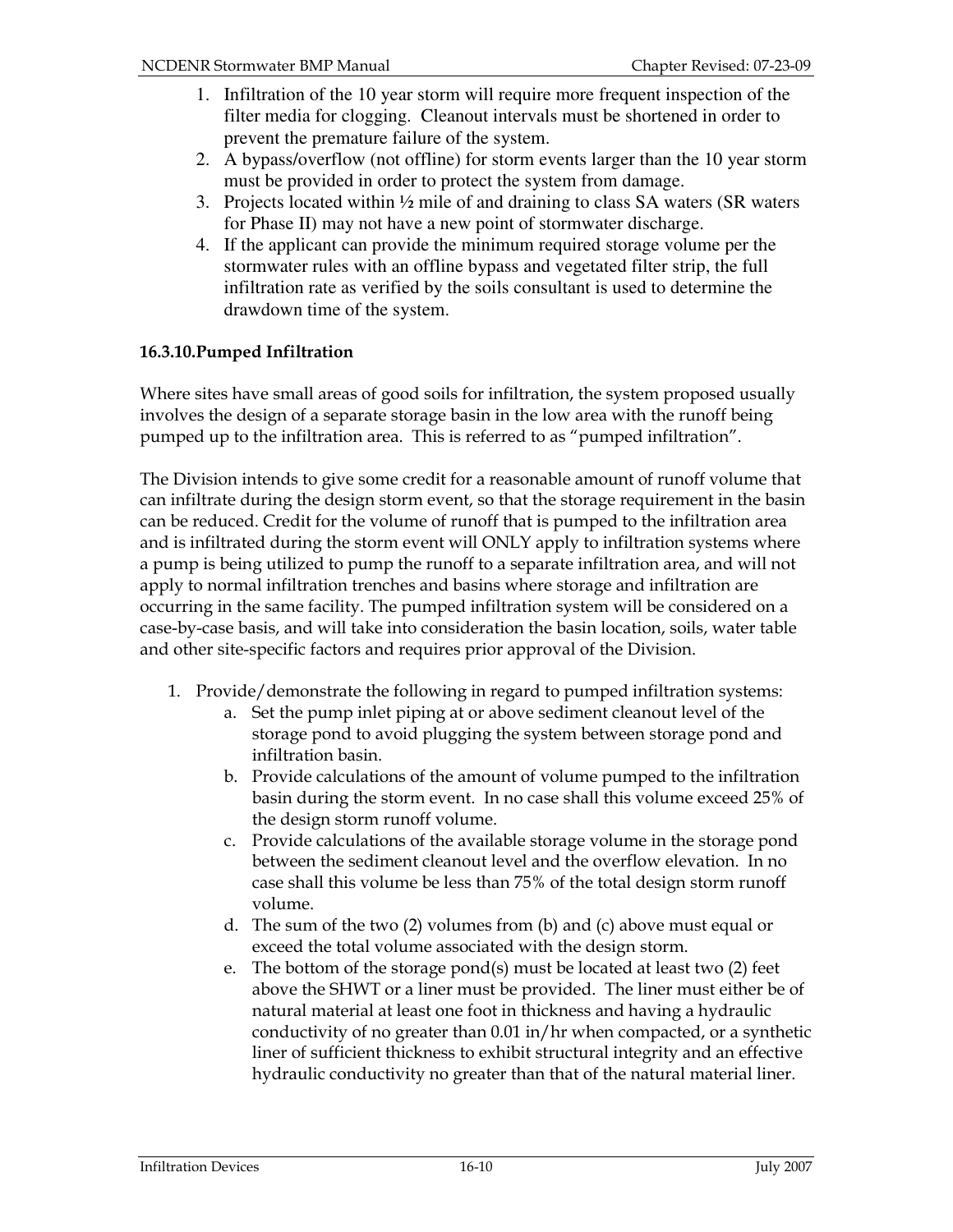- f. The tradeoff for allowing the minimum basin volume to be reduced by that amount being infiltrated during the storm will be the creation of STANDING WATER IN THE STORAGE BASIN. Please consider specifying a means to reduce the nuisance potential for mosquitoes and algae, such as floating fountains.
- 2. Provide pump system details on the plans, calculations, and specifications to include:
	- a. Sealed TDH calculations with piping and fitting count, entry and exit losses.
	- b. The pump must be sized such that the operating point is less than the drawdown rate for the basin and a gate valve is provided to adjust flow at system operation point so that the pump will not run out on the curve.
	- c. Pump specification sheet.
	- d. Pump curve with operating point.
	- e. The pump "on" elevation at a minimum of four (4) inches above pump "off" elevation identified on the plans. (6 inches recommended)
	- f. Check valve provided on pump discharge line to prevent backflow when pump is "off".
- 3. The following pump operating conditions should typically be shown on the pump plan details and pump curve sheet:
	- a. Model number and impeller size
	- b. Operating point,
	- c. TDH at gpm, HP, RPM, volts, amps, phase
	- d. Gate valve, check valve, and discharge line size.

# 16.4. Construction

Care should be used during installation to minimize compaction of soil on the bottom and walls of infiltration devices since this will reduce the permeability at the soil interface. To avoid compacting the drainage media, light equipment and construction techniques that minimize compaction should be used.

Runoff shall not be directed into an infiltration device until the drainage area is stabilized. A construction sequence must be followed that reflects the need to stabilize the infiltration device. The longevity of infiltration devices is strongly influenced by the care taken during construction.

Infiltration trenches should not be covered by an impermeable surface unless there is suitable maintenance access, the design specifies a H-20 loading capacity, and the application includes a cross-section of the H-20 design. Direct access must be provided to all infiltration devices for maintenance and rehabilitation. OSHA safety standards should be consulted for trench excavation.

A minimum of one observation well shall be included in the design of an infiltration system to periodically verify that the drainage media is fully draining. The monitoring well shall consist of a 4- to 6-inch-diameter, perforated polyvinyl chloride (PVC) pipe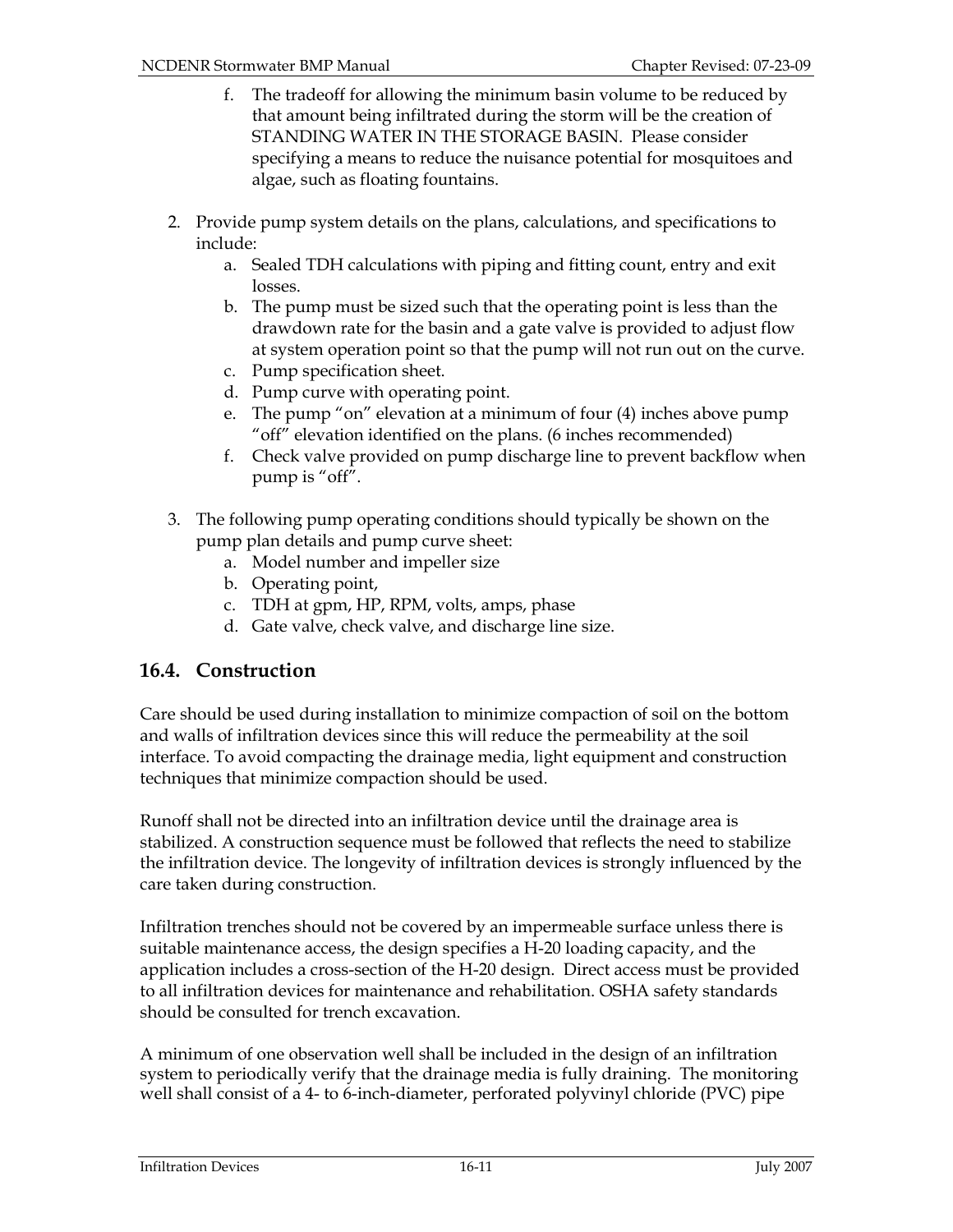with a locking cap. The well should be placed near the center of the facility or in the general location of the lowest point within the facility, with the invert at the excavated bottom of the facility.

# 16.5. Maintenance

#### 16.5.1. Common Maintenance Issues

Please refer to Section 7.0, General BMP Maintenance, for information on types of maintenance, typical frequency, and specific maintenance tasks that are common to all BMPs. The following information is maintenance that is specific to infiltration devices.

For the first year of operation, installations should be inspected monthly and after each major storm. After the first year, quarterly inspections, preferably conducted after a storm, are recommended.

Maintenance is very important for infiltration devices. Property owners should be educated in the function and maintenance requirements of infiltration devices. Especially important is the maintenance of vegetated areas that drain to the infiltration system. Areas that are allowed to become bare and unvegetated will contribute excess sediment to the infiltration system and hasten its failure. Any sediment deposits in pretreatment devices should be removed at least annually.

The surface of infiltration systems must be kept in good condition. Colonization by grass or other plants should be discouraged, since this can lead to reduced surface infiltration rates. In many instances, it is convenient to cover infiltration trenches with concrete grid pavers or similar permeable paving systems that can be removed easily and replaced as necessary to service the trench.

In order to monitor performance of the infiltration device, observations should be conducted to determine how long it takes retained water to infiltrate into the soil after a storm event. The determination can be made in two ways. The most informative way is to read the water level several times over a period of days after a large storm. The alternative is a "one-stop" method, where a single reading is taken and compared with the local rainfall record. Although less accurate than the multiple reading method, the one-stop method will still allow significant deterioration in performance to be recognized.

The top several inches of drainage media and the filter cloth along the top of the drainage media should be replaced annually or at least when the dewatering time is longer than 5 days. If after replacing the top media the infiltration rate is still not in the acceptable range, the entire facility must be dismantled and reconstructed.

Proper disposal of the materials removed is necessary; the aggregate and cloth should be appropriately packaged and delivered to the local landfill, if the operating authority approves the disposal.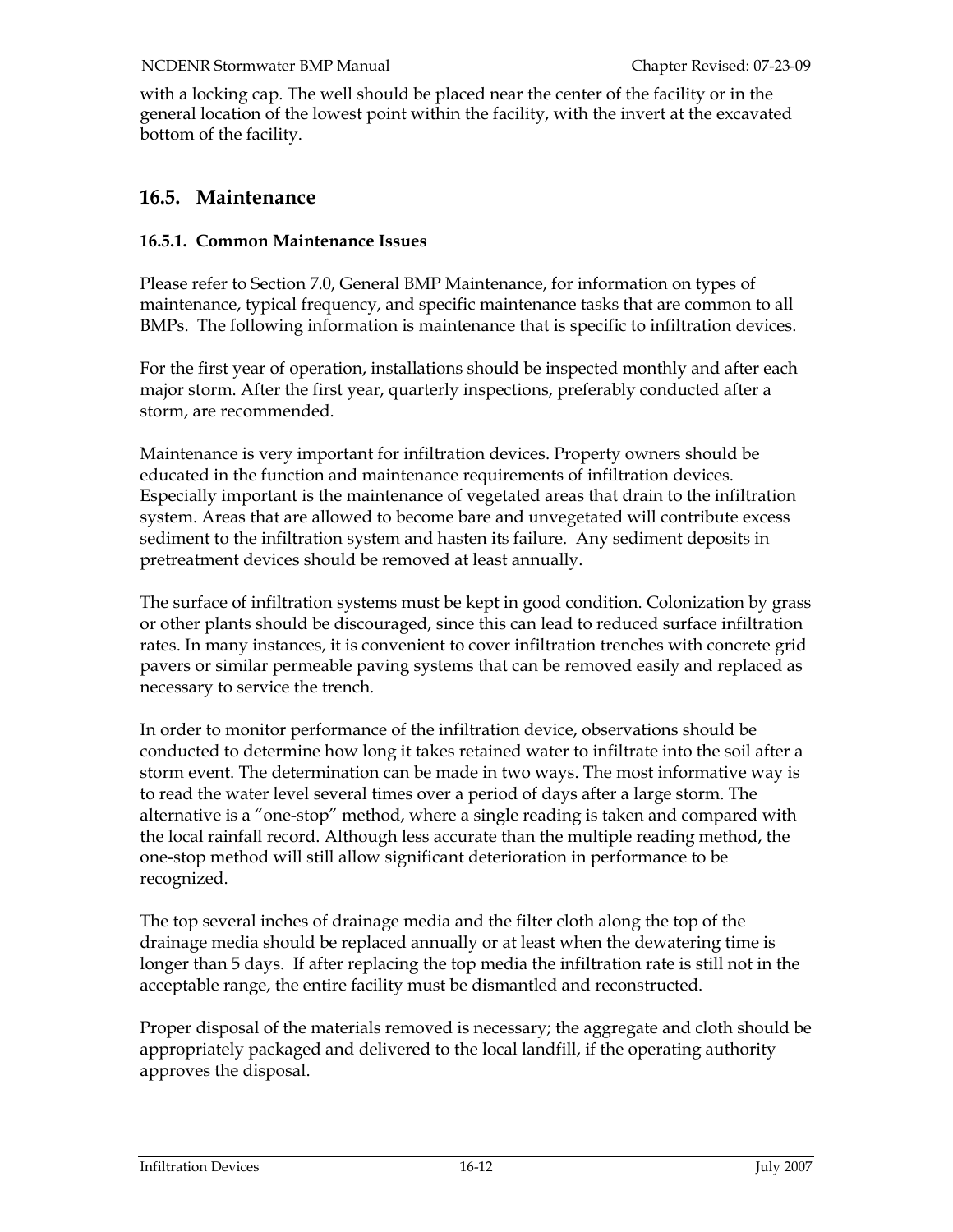Since infiltration trenches and infiltration basins have different configurations and maintenance needs, an appropriate sample operation and maintenance table is offered for each one.

#### 16.5.2. Sample Operation and Maintenance Provisions for Infiltration Trenches

Important maintenance procedures:

- − The drainage area of the infiltration trench will be carefully managed to reduce the sediment load to the sand filter.
- − The water level in the monitoring wells will be recorded once a month and after every storm event greater than 1.0 inches (or 1.5 inches if in a Coastal County).

The infiltration trench will be inspected once a quarter and within 24 hours after every storm event greater than 1.0 inches (or 1.5 inches if in a Coastal County). Records of operation and maintenance will be kept in a known set location and will be available upon request.

Inspection activities shall be performed as follows. Any problems that are found shall be repaired immediately.

| <b>BMP</b> element:       | Sample Operation and manuemance I fovisions for immediation Trenencs<br>Potential problem: | How to remediate the problem:          |
|---------------------------|--------------------------------------------------------------------------------------------|----------------------------------------|
| The entire BMP            |                                                                                            |                                        |
|                           | Trash/debris is present.                                                                   | Remove the trash/debris.               |
| The grass filter strip or | Areas of bare soil and/or                                                                  | Regrade the soil if necessary to       |
| other pretreatment area   | erosive gullies have formed.                                                               | remove the gully, and then plant a     |
|                           |                                                                                            | ground cover and water until it is     |
|                           |                                                                                            | established. Provide lime and a        |
|                           |                                                                                            | one-time fertilizer application.       |
|                           | Sediment has accumulated to                                                                | Search for the source of the           |
|                           | a depth of greater than six                                                                | sediment and remedy the problem if     |
|                           | inches.                                                                                    | possible. Remove the sediment and      |
|                           |                                                                                            | dispose of it in a location where it   |
|                           |                                                                                            | will not cause impacts to streams or   |
|                           |                                                                                            | the BMP.                               |
| The flow diversion        | The structure is clogged.                                                                  | Unclog the conveyance and dispose      |
| structure (if applicable) |                                                                                            | of any sediment off-site.              |
|                           | The structure is damaged.                                                                  | Make any necessary repairs or          |
|                           |                                                                                            | replace if damage is too large for     |
|                           |                                                                                            | repair.                                |
| The trench                | Water is ponding on the                                                                    | Remove the accumulated sediment        |
|                           | surface for more than 24                                                                   | from the infiltration system and       |
|                           | hours after a storm.                                                                       | dispose in a location that will not    |
|                           |                                                                                            | impact a stream or the BMP.            |
|                           | The depth in the trench is                                                                 | Remove the accumulated sediment        |
|                           | reduced to 75% of the original                                                             | from the infiltration system and       |
|                           | design depth.                                                                              | dispose in a location that will not    |
|                           |                                                                                            | impact a stream or the BMP.            |
|                           | Grass or other plants are                                                                  | Remove the plants, preferably by       |
|                           | growing on the surface of the                                                              | hand. If pesticide is used, wipe it on |
|                           | trench.                                                                                    | the plants rather than spraying.       |

**Table 16-1** 

Sample Operation and Maintenance Provisions for Infiltration Trenches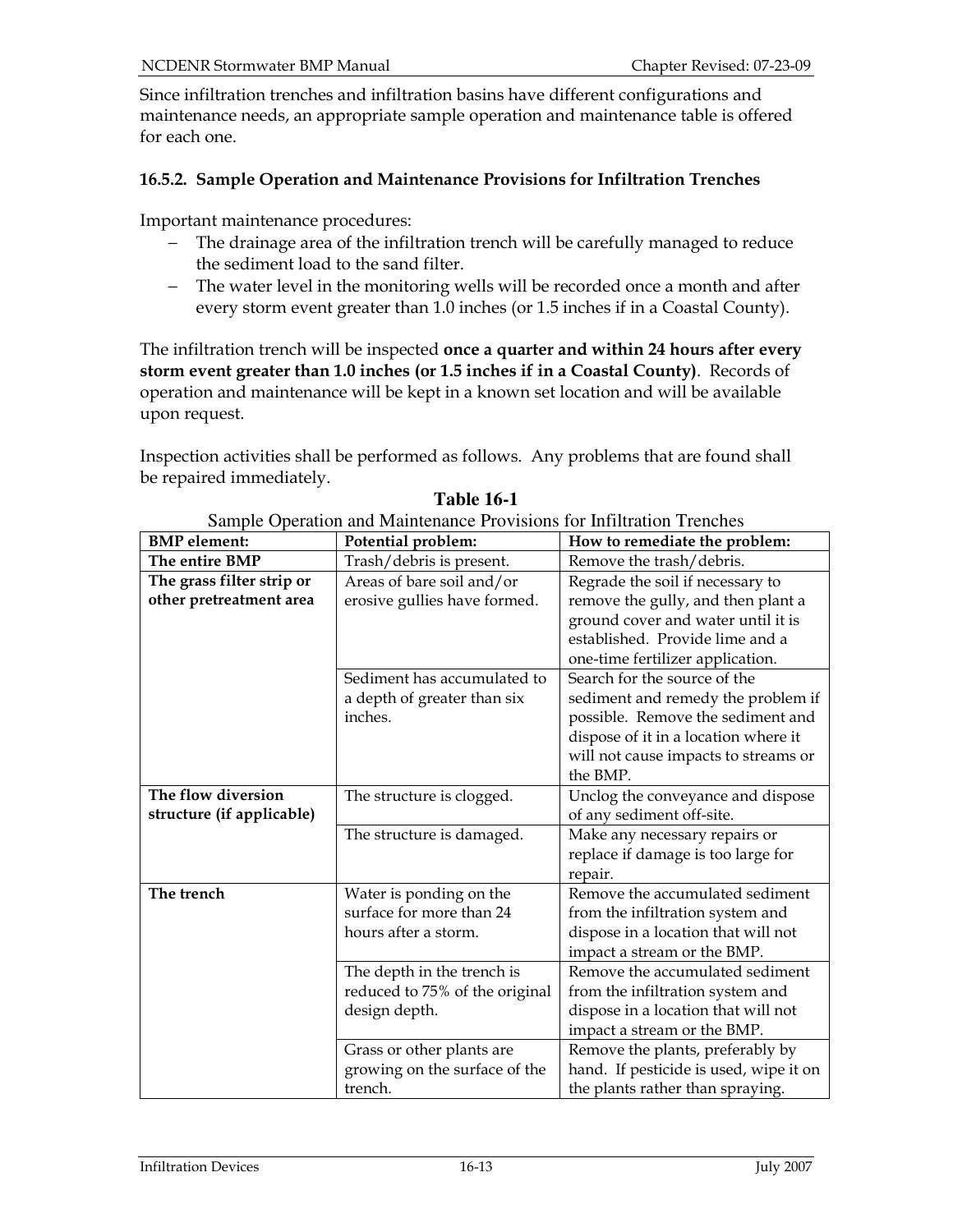#### **Table 16-1, continued**

Sample Operation and Maintenance Provisions for Infiltration Trenches

| <b>BMP</b> element:     | Potential problem:            | How to remediate the problem:      |
|-------------------------|-------------------------------|------------------------------------|
| The observation well(s) | The water table is within one | Contact the DWQ Stormwater Unit    |
|                         | foot of the bottom of the     | immediately at 919-807-6300.       |
|                         | system for a period of three  |                                    |
|                         | consecutive months.           |                                    |
|                         | The outflow pipe is clogged.  | Provide additional erosion         |
|                         |                               | protection such as reinforced turf |
|                         |                               | matting or riprap if needed to     |
|                         |                               | prevent future erosion problems.   |
|                         | The outflow pipe is damaged.  | Repair or replace the pipe.        |
| The emergency overflow  | Erosion or other signs of     | The emergency overflow berm will   |
| berm                    | damage have occurred at the   | be repaired or replaced if beyond  |
|                         | outlet.                       | repair.                            |
| The receiving water     | Erosion or other signs of     | Contact the NC Division of Water   |
|                         | damage have occurred at the   | Quality 401 Oversight Unit at 919- |
|                         | outlet.                       | 733-1786.                          |

#### 16.5.3. Sample Operation and Maintenance Provisions for Infiltration Basins

Important maintenance procedures:

- − The drainage area will be carefully managed to reduce the sediment load to the infiltration basin.
- − Immediately after the infiltration basin is established, the vegetation will be watered twice weekly if needed until the plants become established (commonly six weeks).
- − No portion of the infiltration basin will be fertilized after the initial fertilization that is required to establish the vegetation.
- − The vegetation in and around the basin will be maintained at a height of approximately six inches.

After the infiltration basin is established, it will be inspected once a quarter and within 24 hours after every storm event greater than 1.0 inches (or 1.5 inches if in a Coastal County). Records of operation and maintenance will be kept in a known set location and will be available upon request.

Inspection activities shall be performed as follows. Any problems that are found shall be repaired immediately.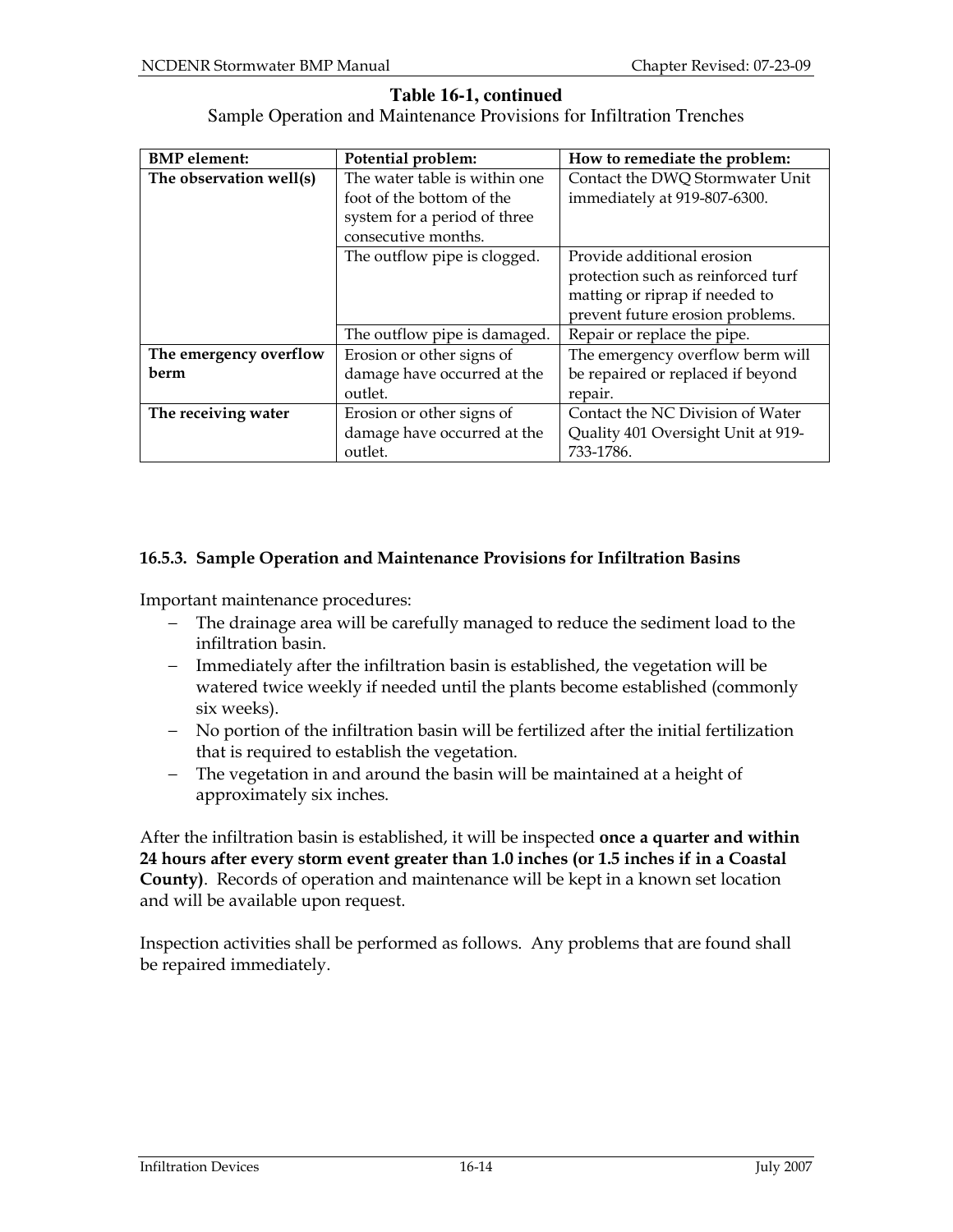| <b>BMP</b> element:       | Potential problem:            | How to remediate the problem:        |
|---------------------------|-------------------------------|--------------------------------------|
| The entire BMP            | Trash/debris is present.      | Remove the trash/debris.             |
| The perimeter of the      | Areas of bare soil and/or     | Regrade the soil if necessary to     |
| infiltration basin        | erosive gullies have formed.  | remove the gully, and then plant a   |
|                           |                               | ground cover and water until it is   |
|                           |                               | established. Provide lime and a      |
|                           |                               | one-time fertilizer application.     |
| The inlet device: pipe or | The pipe is clogged (if       | Unclog the pipe. Dispose of the      |
| swale                     | applicable).                  | sediment off-site.                   |
|                           | The pipe is cracked or        | Replace the pipe.                    |
|                           | otherwise damaged (if         |                                      |
|                           | applicable).                  |                                      |
|                           | Erosion is occurring in the   | Regrade the swale if necessary to    |
|                           | swale (if applicable).        | smooth it over and provide erosion   |
|                           |                               | control devices such as reinforced   |
|                           |                               | turf matting or riprap to avoid      |
|                           |                               | future problems with erosion.        |
| The forebay               | Sediment has accumulated      | Search for the source of the         |
|                           | and reduced the depth to 75%  | sediment and remedy the problem if   |
|                           | of the original design depth. | possible. Remove the sediment and    |
|                           |                               | dispose of it in a location where it |
|                           |                               | will not cause impacts to streams or |
|                           |                               | the BMP.                             |
|                           | Erosion has occurred or       | Provide additional erosion           |
|                           | riprap is displaced.          | protection such as reinforced turf   |
|                           |                               | matting or riprap if needed to       |
|                           |                               | prevent future erosion problems.     |
|                           | Weeds are present.            | Remove the weeds, preferably by      |
|                           |                               | hand. If pesticides are used, wipe   |
|                           |                               | them on the plants rather than       |
|                           |                               | spraying.                            |

**Table 16-2**  Sample Operation and Maintenance Provisions for Infiltration Basins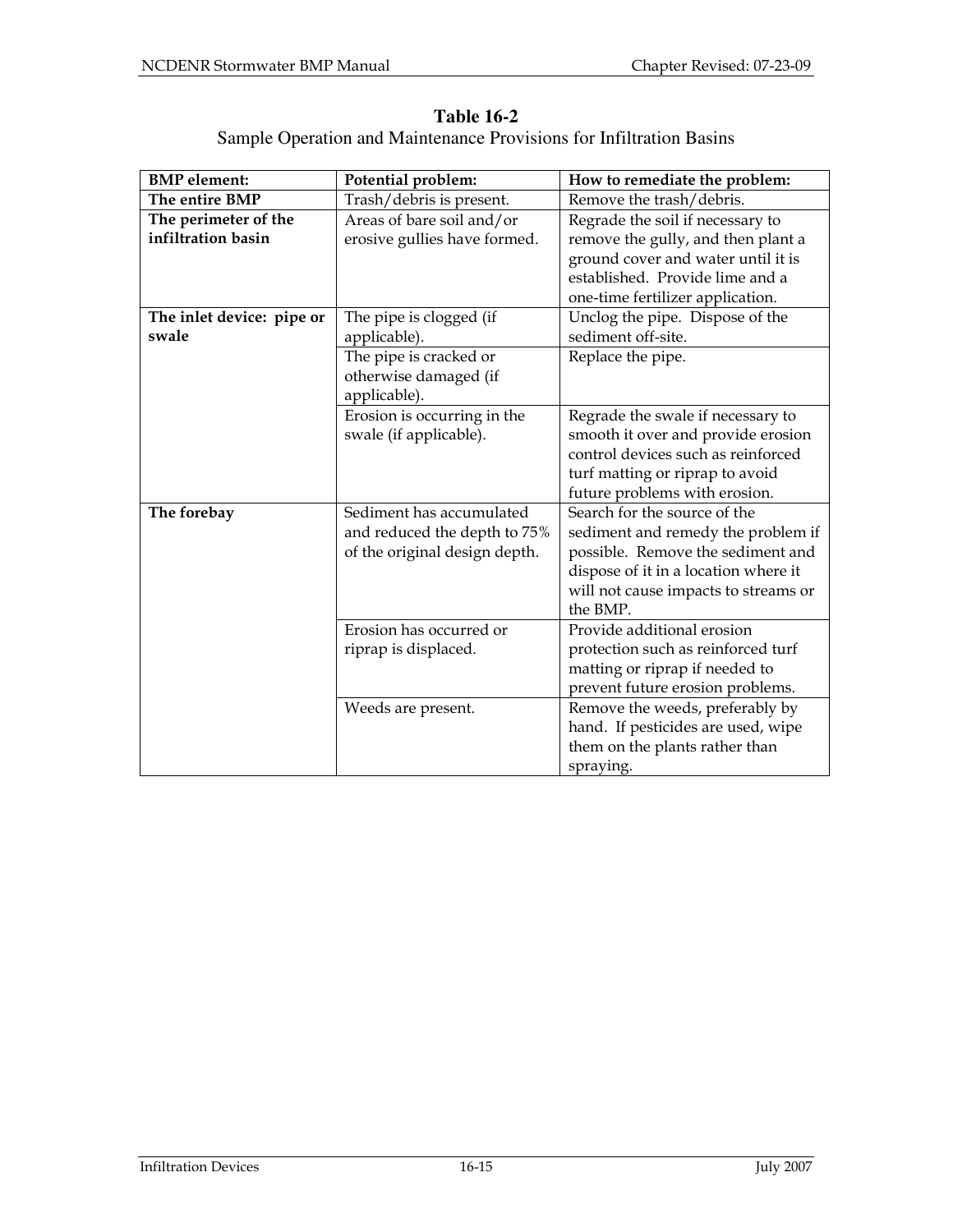| <b>BMP</b> element:     | Potential problem:           | How to remediate the problem:        |
|-------------------------|------------------------------|--------------------------------------|
| The main treatment area | A visible layer of sediment  | Search for the source of the         |
|                         | has accumulated.             | sediment and remedy the problem if   |
|                         |                              | possible. Remove the sediment and    |
|                         |                              | dispose of it in a location where it |
|                         |                              | will not cause impacts to streams or |
|                         |                              | the BMP. Replace any media that      |
|                         |                              | was removed in the process.          |
|                         |                              | Revegetate disturbed areas           |
|                         |                              | immediately.                         |
|                         | Water is standing more than  | Replace the top few inches of filter |
|                         | 5 days after a storm event.  | media and see if this corrects the   |
|                         |                              | standing water problem. If so,       |
|                         |                              | revegetate immediately. If not,      |
|                         |                              | consult an appropriate professional  |
|                         |                              | for a more extensive repair.         |
|                         | Weeds and noxious plants are | Remove the plants by hand or by      |
|                         | growing in the main          | wiping them with pesticide (do not   |
|                         | treatment area.              | spray).                              |
| The embankment          | Shrubs or trees have started | Remove shrubs or trees               |
|                         | to grow on the embankment.   | immediately.                         |
|                         | An annual inspection by an   | Make all needed repairs.             |
|                         | appropriate professional     |                                      |
|                         | shows that the embankment    |                                      |
|                         | needs repair.                |                                      |
| The outlet device       | Clogging has occurred.       | Clean out the outlet device. Dispose |
|                         |                              | of the sediment off-site.            |
|                         | The outlet device is damaged | Repair or replace the outlet device. |
| The receiving water     | Erosion or other signs of    | Contact the NC Division of Water     |
|                         | damage have occurred at the  | Quality 401 Oversight Unit at 919-   |
|                         | outlet.                      | 733-1786.                            |

# **Table 16-2, continued**

Sample Operation and Maintenance Provisions for Infiltration Basins